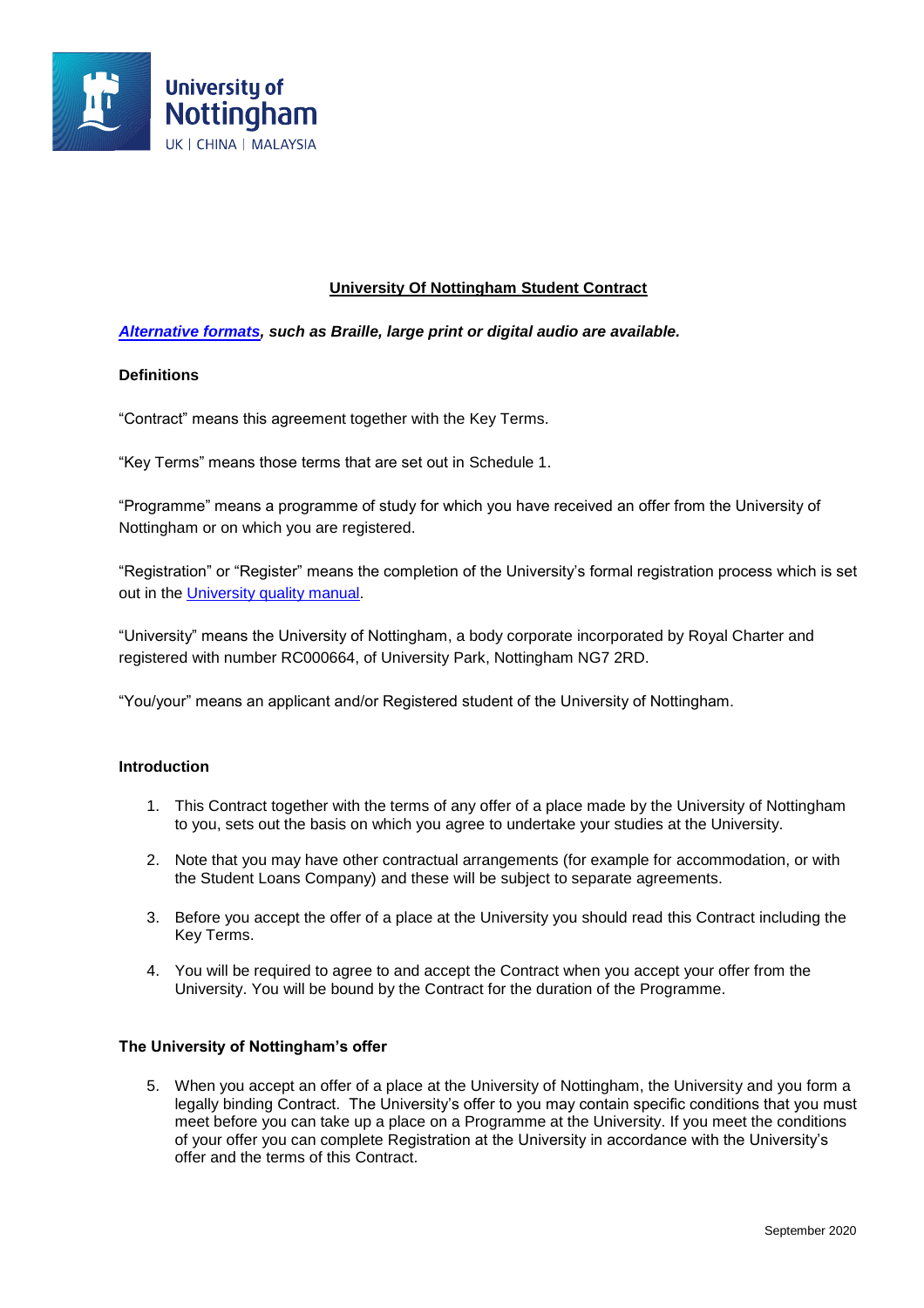

- 6. You have a statutory right to cancel this Contract without giving any reason. The cancellation period will expire after 14 days from the day you accept the offer of a place at the University of Nottingham.
- 7. To exercise the right to cancel in Clause 6, if you received your offer through UCAS you may cancel through UCAS, otherwise you must inform the University admissions office of your decision to cancel this Contract by a clear statement (e.g. a letter sent by post or e-mail). You may use the model cancellation form attached in Schedule 2, but it is not obligatory.
- 8. To meet the cancellation deadline, it is sufficient for you to send your communication stating that you are exercising your right to cancel before the cancellation period has expired.
- 9. If you cancel the Contract as set out above the University will reimburse to you all payments received from you.
- 10. If you cancel the Contract after the statutory cancellation period has expired, any refund of fees will be dealt with in accordance with the University of Nottingham's [regulations for fees.](https://bit.ly/2lYIOQg)
- 11. The offer of a place which the University makes to you, and any subsequent Registration (where the conditions of the offer have been met by you), are based on the information which you have provided. If you have supplied information that is not true and complete (including any qualifications that you claim to hold) then the offer and any subsequent Registration will be deemed null and void.

### **Changes to Contract Information**

- 12. Teaching of the Programmes at the University of Nottingham will be reviewed annually to take into account for example, desirable developments in subjects and Programmes. Sometimes the bodies that regulate the University (such as the Quality Assurance Agency for higher education) require changes to be made by the University which in turn may require changes to a Programme. These types of changes may mean that certain modules may be added, revised or deleted in your chosen Programme. Changes may for example be made to take into account the most recent research developments, to be responsive to relevant changes in world events, for the maintenance of academic standards in higher education or to comply with legislative changes. These changes may occur during your period of study and the University will be entitled to make such reasonable changes. In the main these types of changes will not be significant and will not adversely affect you. The University will seek not to make significant changes which will have an adverse impact on your chosen Programme.
- 13. If as a consequence of circumstances beyond the reasonable control of the University, it is necessary to make significant changes to your Programme or to other related services and facilities after your acceptance of an offer, the University will tell you about these at the earliest opportunity. Such changes may occur either before or after your Registration, but the University will take account of the reasonable expectations of any student affected by the change. Examples of such circumstances include:
	- (a) changes imposed by professional, statutory and regulatory bodies
	- (b) industrial action by University staff or third parties
	- (c) the unanticipated departure of key members of University staff or significant staff illness or other unexpected absence where a Programme is reliant on a person's expertise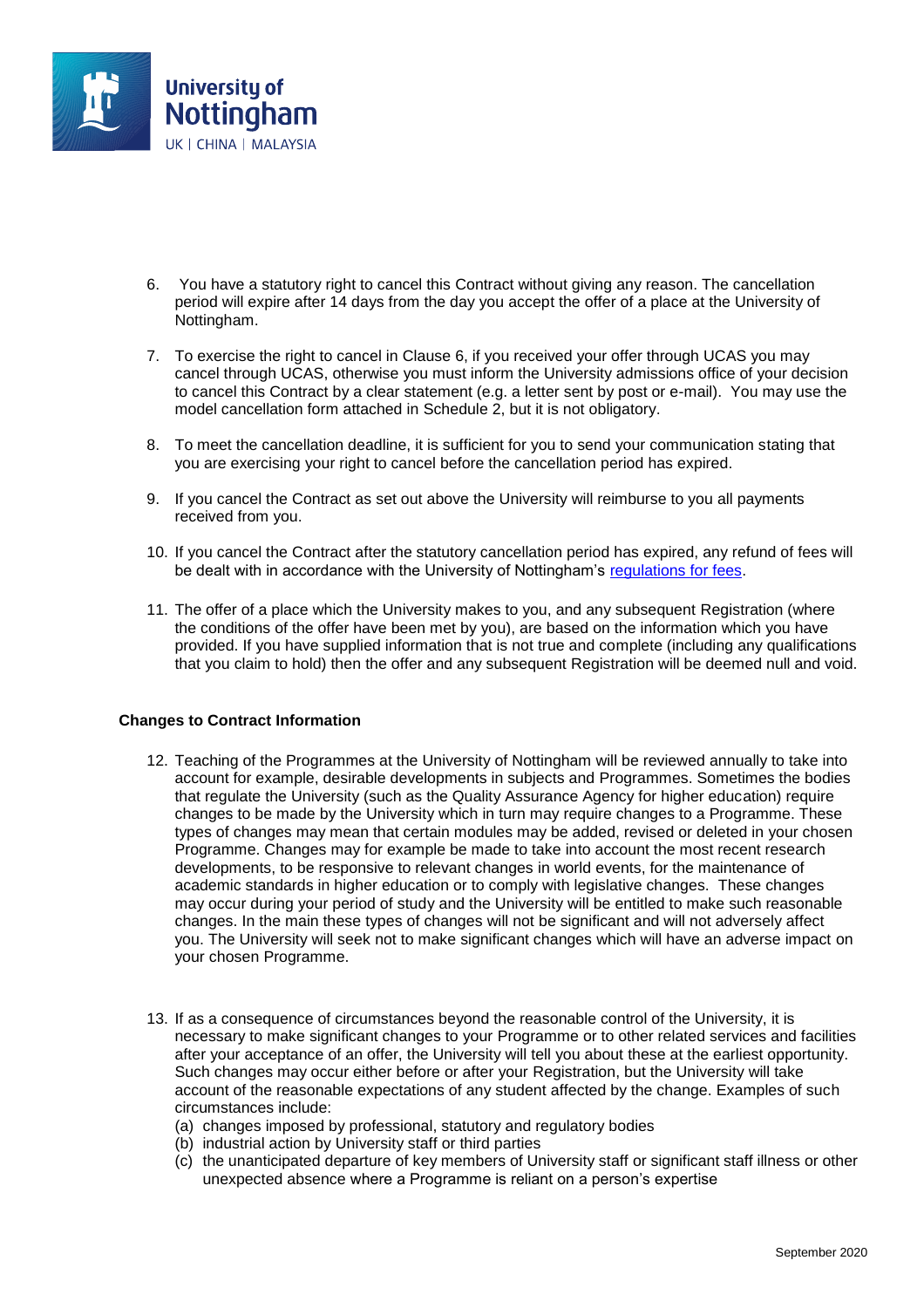

- (d) power failure
- (e) acts of terrorism
- (f) damage to buildings or equipment
- (g) severe weather, fire, civil disorder and/or political unrest
- (h) the acts or omissions of any governmental or local authority including government or local authority restrictions;
- (i) An epidemic, pandemic or serious concern with regard to the transmission of serious illness making delivery of a Programme and provision of services by the University unsafe; or
- (j) where the numbers recruited to a Programme are so low that it is not possible to deliver an appropriate quality of education for students enrolled on it, or it is not possible to offer a particular Programme module

In these circumstances, the University will take all reasonable and proportionate steps to minimise the resultant disruption to those services and to affected students, by, for example:

- offering the opportunity where reasonably possible to move to another programme
- deferring the start date for the Programme;
- offering the opportunity to defer entry to the programme to another academic year
- delivering the Programme in a different way, from another location or online, or at another time;
- delivering a modified version of the same Programme
- assisting you to transfer to complete the Programme at another School location or another institution;
- delivering other services and facilities in a different way, from a different location or online.
- 14. Other than taking the steps set out at paragraph 13 above, to the full extent that is possible under the general law the University excludes liability for any loss and/or damage suffered by any applicant or student as a result of those circumstances.
- 15. The University of Nottingham does not exclude or limit in any way its liability for:
	- (a) death or personal injury caused by its negligence or the negligence of its employees, agents or subcontractors
	- (b) fraud or fraudulent misrepresentation.
- 16. The University of Nottingham does not accept responsibility and expressly excludes liability to the full extent possible under the general law for loss or damage to students' property or for infection of students' equipment caused by computer viruses, and for the consequences of any such damage.

### **The University's Obligations**

17. Subject to the terms and conditions in this Contract the University of Nottingham will deliver your chosen Programme in accordance with this Contract, and the offer of a place which the University has made to you and which has been accepted by you.

### **Your Obligations**

18. You agree to abide by the University's Ordinances, Regulations, Policies and Procedures as amended from time to time and which are included in the Key Terms.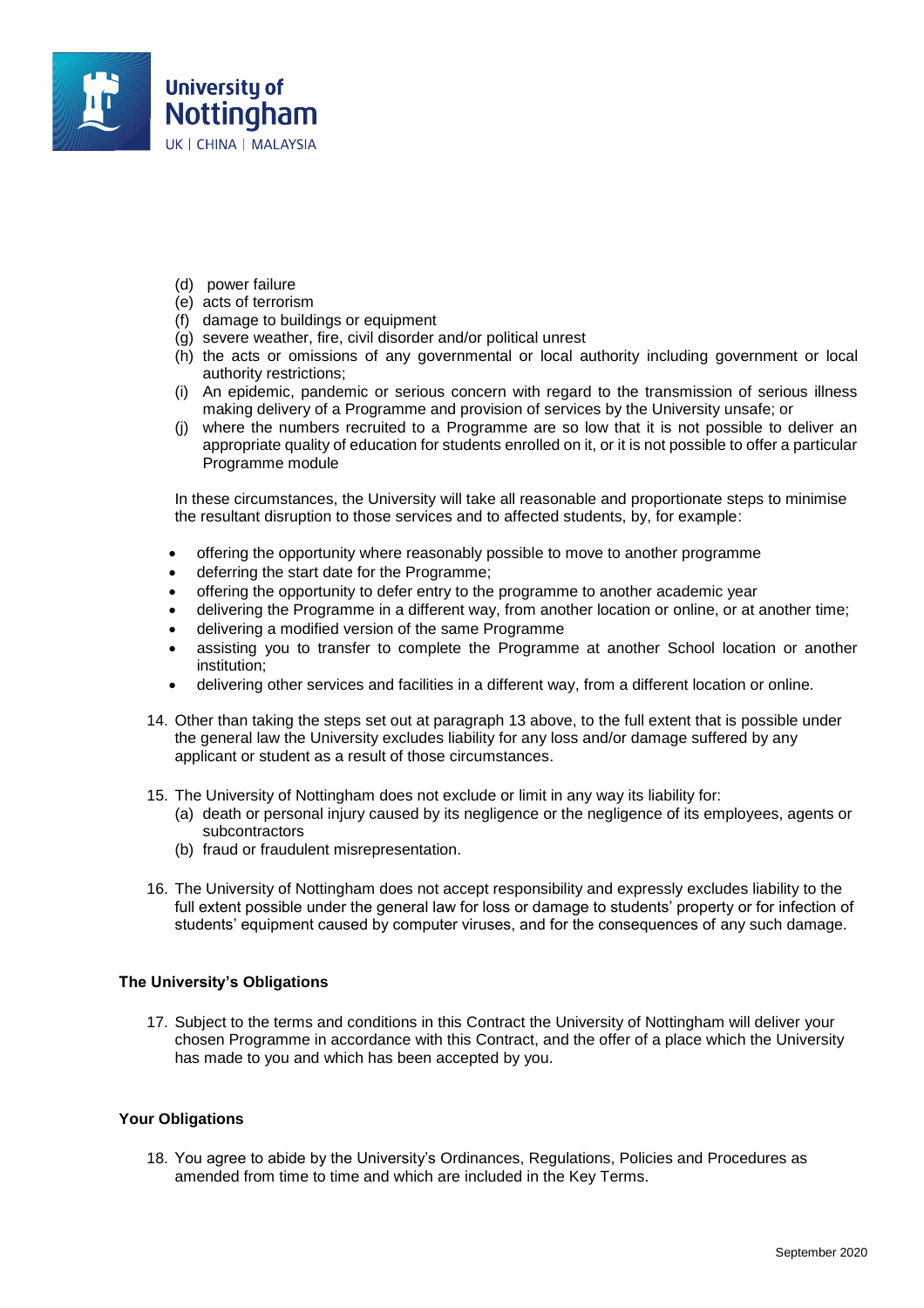

19. You agree to pay the fees and charges due from you to the University. The sanctions that the University of Nottingham may impose for non-payment of any fees and charges due are set out in the Key Terms and in particular the section that refers to regulations for fees.

#### **Personal Data**

20. By accepting the offer from the University of Nottingham you agree to the collection and use of your individual personal data, including sensitive personal data in accordance with the current data protection legislation and the University's data protection policy which is included in the Key Information.

#### **General**

- 21. This Contract shall be governed and construed in accordance with the laws of England and Wales and the parties agree to submit to the jurisdiction of the courts of England and Wales.
- 22. If any provision of this Contract is or becomes void, invalid or unenforceable that shall not affect the legality, validity or enforceability of the other provisions.
- 23. The Contract is personal to you and does not confer any third party rights or benefits for the purposes of the Contract (Rights of Third Parties) Act 1999.
- 24. Failure to enforce any of the provisions of this Contract will not constitute a waiver of any provision and will not affect either party's right to enforce that or any other provision.
- 25. A reference to a statute or a regulation shall include any amendments, extension or re-enactment made from time to time under that statute or regulation and includes any subordinate legislation for the time being in force made under it.
- 26. Any notice or other information that is required to be given either by the University of Nottingham or by you relating to this Contract, must be in writing and may be given by hand or sent by post or email. If you are holding an offer from the University, the University will send notices to the email contact details that you have provided in your application. Once you have Registered the University will use your University student email address, or the current local or permanent home address that you provide. You are responsible for checking your emails and correspondence regularly. You are also responsible for informing the University of any change to your contact details. The University will send any notices or information to the last email or postal address provided by you.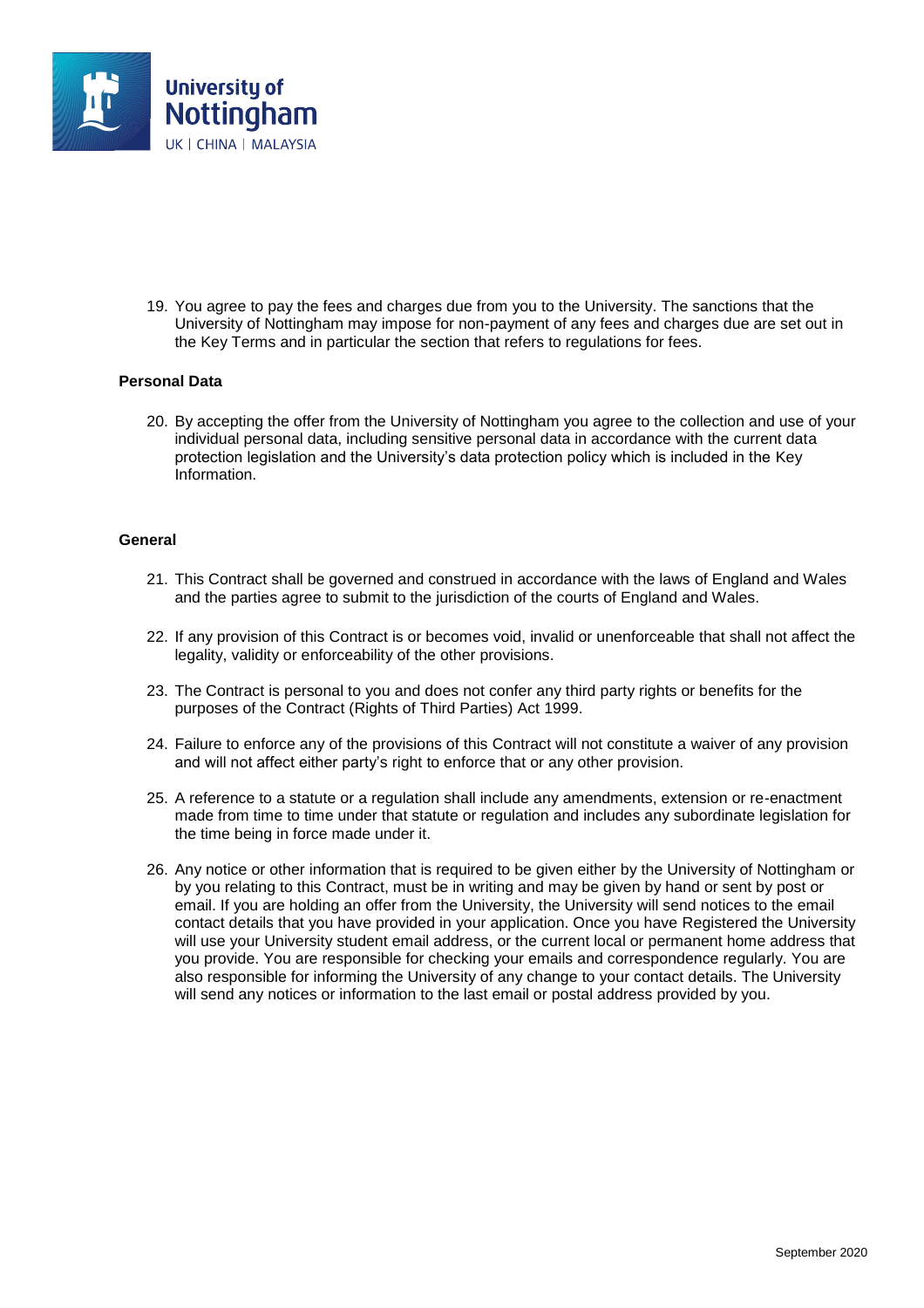

# **Schedule 1 Key terms**

The following information sets out the key policies, rules and requirements which you are agreeing to. The web links will provide the detailed information. Any text below a web link outlines some of the important aspects, so you should read the full information provided at the web link.

### **General points:**

- 1. As an applicant or an offer-holder, the Universities [Policy on Inappropriate Applicant Behaviour](https://www.nottingham.ac.uk/qualitymanual/admissions/pol-inappropriate-applicant-behaviour.aspx) will apply to you. Please use the link to read this policy.
- 2. Your satisfactory conduct and progress in studies and payment by you of all monies due to the University of Nottingham as and when required by University regulations will at all times be a condition of Registration.
- 3. You agree to undertake all of the study activities required by your Programme, to pursue these diligently and to take all required assessments/examinations at the prescribed time.
- 4. You agree that work produced by you for assessment may be submitted to text recognition software and material may be retained in the database.
- 5. You undertake to inform the University of Nottingham of any circumstances that may affect your ability to study or Registration as a student, including criminal convictions where relevant (e.g. if you are enrolled on a Programme leading to membership of a regulated profession such as medicine, allied health professions or teaching). This requirement is covered in the [University's](https://bit.ly/2mlTh8l)  [Quality Manual.](https://bit.ly/2mlTh8l)
- 6. If it is a requirement of your Programme (e.g. professionally regulated courses and other courses with practical/placement elements), you agree to undergo an enhanced Disclosure Barring Service check (organised by the University of Nottingham) at the appropriate time. Depending on the outcome of these checks, you may not be eligible to enrol or continue on such courses, may be required to transfer to an alternative course, or to leave with a lower award.

#### **Registration**

You must [register](https://bit.ly/2mqvhB9) at the University of Nottingham once you have accepted an offer of a place and met the conditions of the offer. The registration page tells you when to register, how to register and what will happen if you do not register as required by the University. Registration is important and if you do not follow the requirements, this may result in you losing your place at the University. Please note in particular:

- All students must register with the University when they first begin their studies and again at the beginning of each academic session. All students need to register online via the portal, new full time students will also need to confirm their attendance in person.
- New students should complete Registration within 3 weeks of the Programme start date or they will not be permitted to join the Programme.
- Your Registration will not be finalised nor your status as a student of the University confirmed until you have completed all the necessary stages of Registration.
- If you do not complete Registration, you will not have full access to the University's IT systems that you will need during your studies.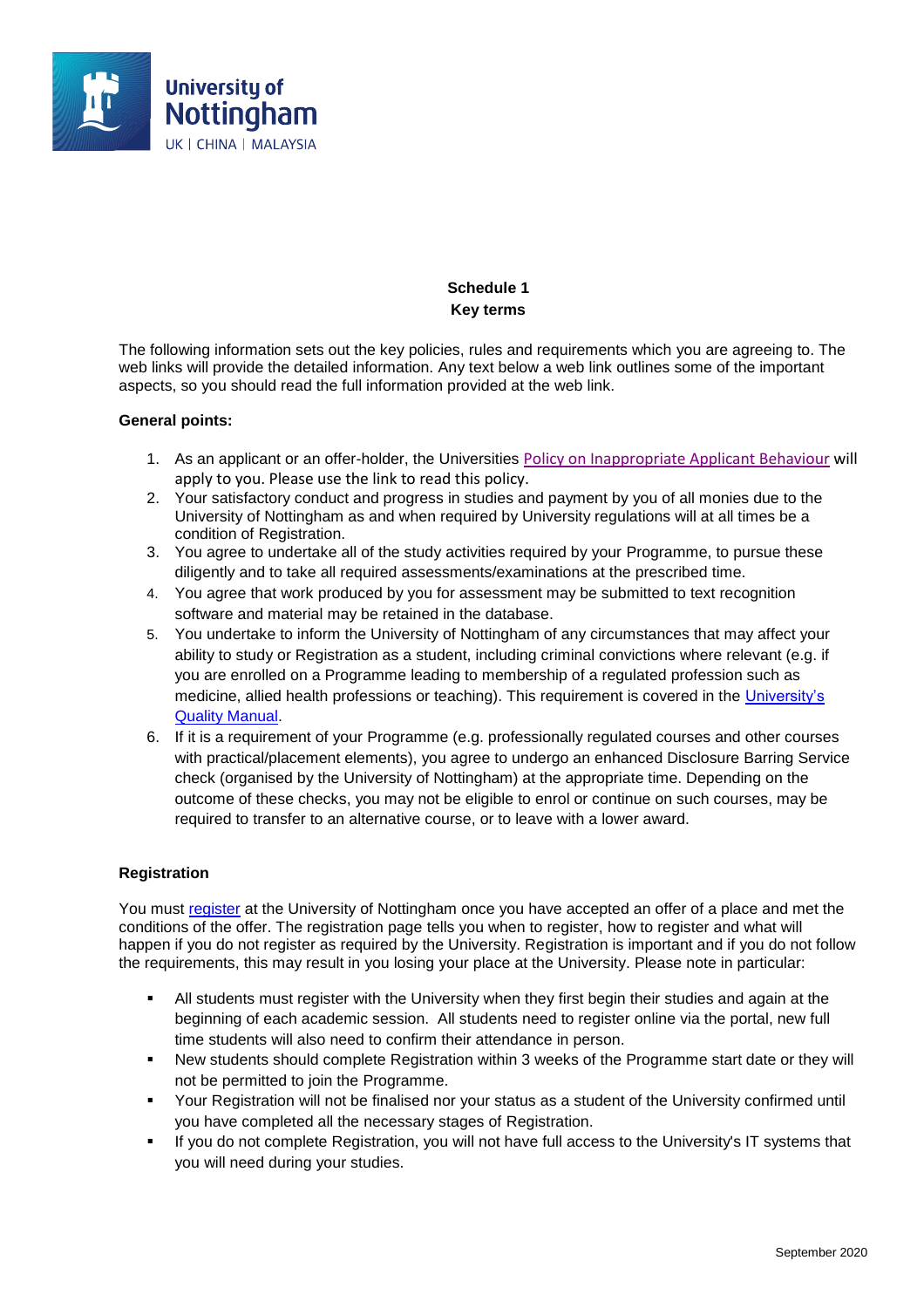

### **Attendance confirmation**

As part of the Registration process, new full-time students are required to confirm their [attendance in](https://bit.ly/2mqvhB9)  [person.](https://bit.ly/2mqvhB9) The registration page details when and how to confirm your attendance, and what you need to bring with regard to your personal details and identification documents.

#### **Programme specifications**

[Programme specifications](https://bit.ly/2mjwpGy) enables students to view their specific Programme specifications.

### **Data protection**

[Data protection](https://bit.ly/2mqvJzl) details the University's responsibilities under the General Data Protection Regulation (GDPR), applicable data protection laws, the University's Data Protection Policy and explains how your personal data will be held and the purposes for which it will be used and shared. By entering into this Contract you agree to the University processing your personal data in accordance with its Data Protection [Policy and Privacy Information for students and applicants.](https://bit.ly/2kKgQYi) and in accordance with current data protection legislation.

### **Regulations of the University**

[Regulations of the University of Nottingham](https://bit.ly/2mn3Bgo) details the various regulations that govern for example:

[Registration, attendance and study](https://bit.ly/2lYJcOI)

The below details the various policies that you will be bound by in respect of Registration, attendance and study, including:

- **[Student engagement](https://bit.ly/2mjwHNE)**
- **[Attendance and engagement](https://bit.ly/2moKO4l)**
- [Taught programmes regulations](https://bit.ly/2kUjZEQ)
- [Traffic regulations](https://bit.ly/2mn3Bgo)
- **[Regulations for library and computer use](https://bit.ly/2lYJEMU)**
- **[Code of Discipline for students](https://bit.ly/2mn46XO)**

This document includes the regulations concerning general student discipline, conduct and disciplinary procedures.

[Intellectual Property](https://bit.ly/2m4gqvS)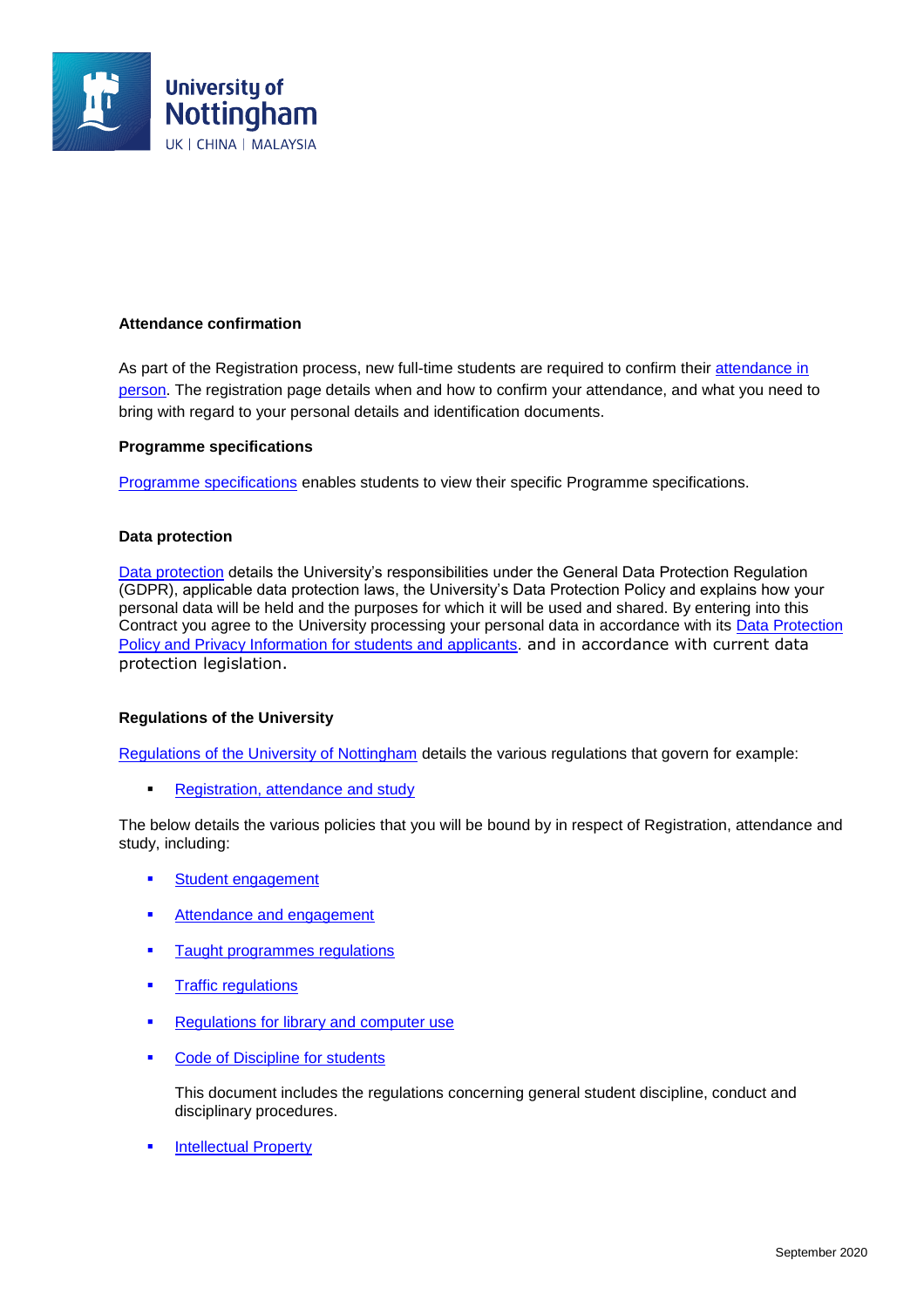

This document details the University's statement on the provision and processing of intellectual property rights for students and graduates at University.

- [Regulations or fees](https://bit.ly/2lYIOQg)
- [Tier 4 immigration sponsorship](http://www.nottingham.ac.uk/studywithus/international-applicants/visa-help/visas/limitations-on-tier-4-immigration-sponsorship.aspx)

#### **Module enrolment regulations**

Note that it is the student's responsibility to see that the selected [combination of modules](https://bit.ly/2kuwWFe) accords with the regulations for their Programme.

#### **Student protection plan**

The University's [student protection plan](https://www.nottingham.ac.uk/studentservices/documents/student-protection-plan-2019-final.pdf) sets out what students can expect to happen should a course, campus, or institution close. The purpose of such a plan is to ensure that students can continue and complete their studies, or can be compensated if this is not possible. The University is obliged to have and to regularly review its Student Protection Plan.

#### **Complaints**

This details the student [complaints procedure](https://bit.ly/2kWtUJX) as well as the [student complaint policy.](https://bit.ly/2kwxt9K)

#### **Appeal**

The University's [academic appeals policy and procedure](https://bit.ly/2moLlTT) applies to various decisions, such as conditions imposed on progression to the next stage of a taught Programme; a classification decision; a decision of the University's Fitness to Practice Committee or Practice Assessment Panel.